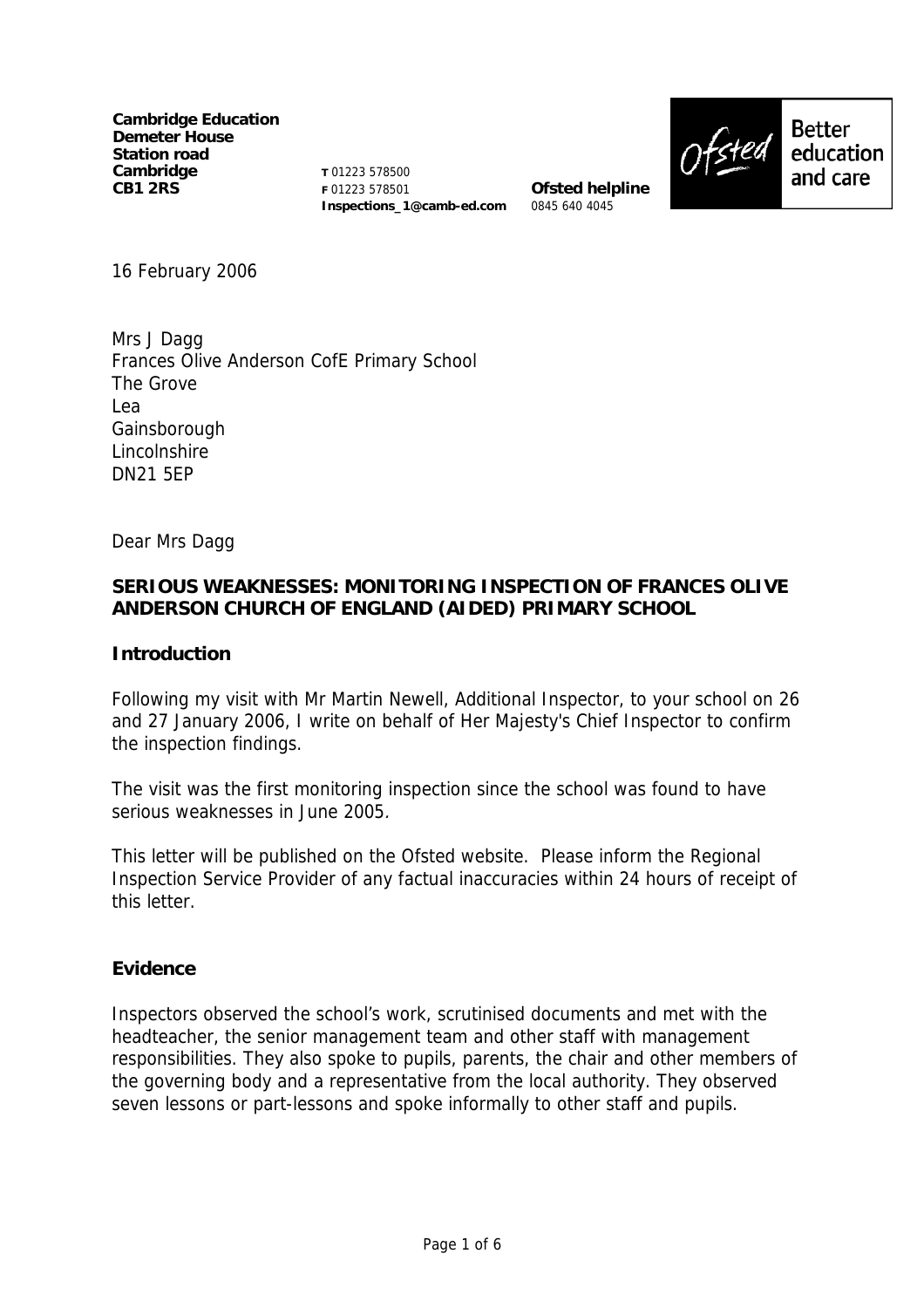# **Context**

The school has undergone a protracted period of disruption to staffing, leadership, management and governance. There is now a newly appointed, permanent headteacher and a full complement of governors. However, on-going illness and consequent absence amongst staff continues to pose barriers to the school's drive to improve the consistency of teaching and learning.

## **Achievement and standards**

When children first come to the school, most are attaining standards that are typical of four-year-olds nationally. They make good progress in the reception class because teaching and learning are effective. By the end of their reception year, most attain the nationally expected early learning goals and many attain above average standards in their personal, social and emotional development and in aspects of communication, language and literacy.

In the most recent national tests for seven-year-olds, pupils' attainments in reading, writing and mathematics were broadly average, but pupils' performance in writing was weaker than in other core subjects. This was because in 2005, fewer pupils attained the above average level than in reading or mathematics. Inspection evidence is largely consistent with these results. Standards in reading, writing and mathematics are average. Pupils currently in Year 2 are making satisfactory progress.

In the 2005 tests for eleven-year-olds, standards in English, mathematics and science were also average. However, in relation to their above average standards as seven-year-olds, the achievements of many pupils have been inadequate. This was particularly the case for the school's average and higher attaining pupils. Many pupils currently in Years 3 to 6 are also underachieving. These year groups have been affected by absence amongst staff, which has hindered the continuity of their learning and progress. However, underachievement has been exacerbated because the school's tracking systems have been inadequate. Staff have, therefore, been slow to identify and support pupils who a begin to fall behind. Teachers' expectations have become too low and the targets that they set, particularly in mathematics, are insufficiently challenging to promote pupils' progress and achievement effectively.

Despite these shortcomings, pupils with special educational needs make satisfactory progress and there is evidence that the school has begun to address the weaknesses in pupils' writing that were identified by the previous inspection. Standards of handwriting and presentation are improving and teachers are rightly giving more attention to developing pupils' spelling, punctuation and the basic structure of their writing. However, there is still scope for teachers to provide more opportunities for pupils to write independently and at length across the curriculum as a whole.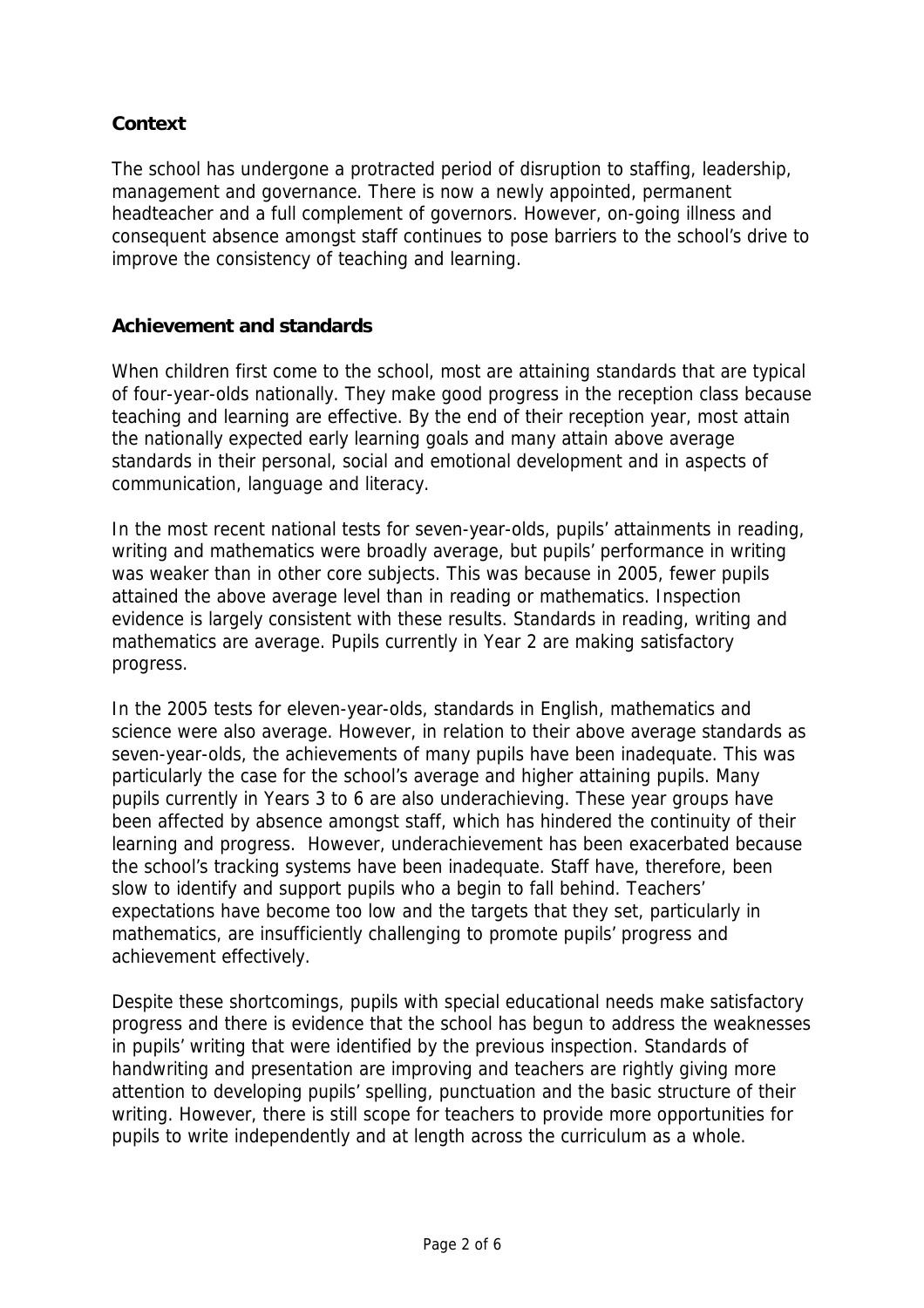Progress on the area for improvement identified by the inspection in June 2005:

 To improve writing standards from Year 1 onwards and provide more opportunities for the pupils to write at length **–** the school has made satisfactory progress

## **Personal development and well-being**

Pupils speak enthusiastically about school and the fact that they enjoy school is reflected in the attendance rates which are above the national average. Behaviour is good and for many pupils it is very good. Exclusions are rare. In lessons, pupils are attentive and many show good attitudes to their work. Most pupils work hard and rise to the challenge to do their best. However, some older pupils occasionally need encouragement to complete their work speedily. Relationships are a strength and the school has a happy and calm atmosphere. The school works hard and is successful at helping to prepare pupils well for life in a culturally diverse society. A good number of pupils take part in the wide range of sporting activities the school offers. This together with the push that the school has on eating healthily means that pupils fully recognise what is needed to keep fit and healthy. Pupils have a strong sense of responsibility and demonstrate this through their telling contributions on the school council and their readiness to carry out a wide range of jobs around the school. Pupils add much to the sense of community in the school.

# **Quality of provision**

The quality of teaching and learning is satisfactory. Good teaching was observed in the reception class and in Year 1. Teaching in Foundation Stage promotes effective learning because children have the opportunity to learn through investigative, structured play and lots of practical activities, as well as through the direct teaching of key skills. Teaching is lively and animated and holds the interest of the children, although free-play activities do not always offer enough challenge. When teaching is most effective in Years 1 to 6, it is because teachers have high expectations, set work that matches the differing abilities of the pupils and move the lesson along at a cracking pace. In such lessons key skills are taught in a systematic and rigorous manner. Learning improves well, because pupils are only too ready to rise to the challenges set.

However, the incidence of good or better teaching is not yet high enough to ensure that all pupils achieve consistently well. Throughout the school, pupils are generally managed well and relationships are strong. Teaching assistants support pupils well, particularly those who have special educational needs. When pupils are set challenging and investigative tasks in mathematics and science, pupils' learning accelerates, but such opportunities are too infrequent. The school is already addressing this and working hard to extend the practice of developing pupils' writing skills through work in other subjects of the curriculum, which is not yet embedded throughout the school.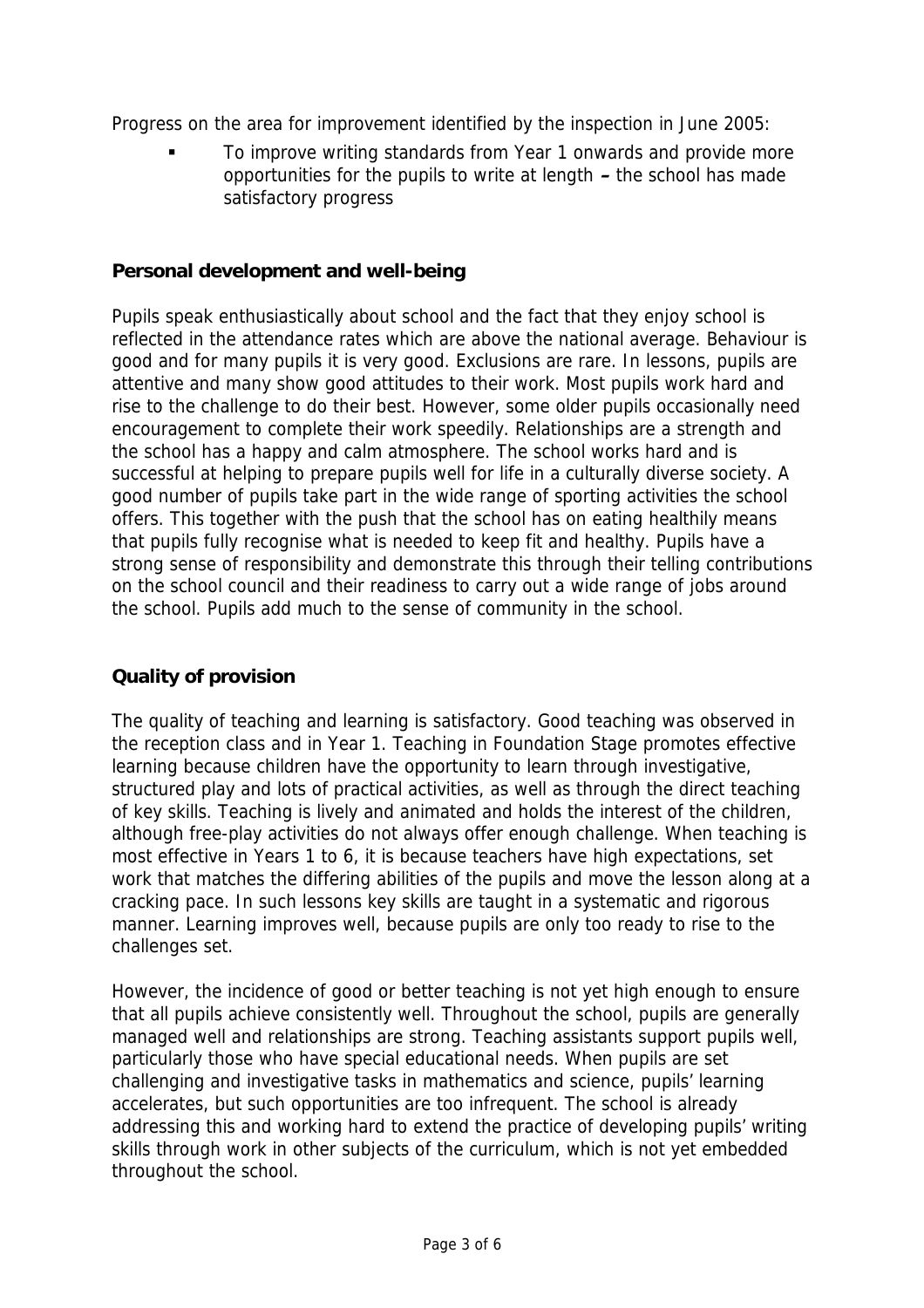Moreover, there are still weaknesses in assessment procedures. The school has rightly introduced systems for assessing and tracking pupils' progress but current arrangements are not fully effective. Although teachers carry out regular assessments, they do not use assessment information effectively to identify how well pupils are doing or to set challenging targets for further improvement. Until recently, work has not always been pitched at the right level and pupils' progress has been hindered. Similarly, because there has been no accurate overview of how well pupils are doing as they move through school, underachievement has gone unchecked. The headteacher has recognised this area of weakness and is already tackling the issue rigorously.

There is a satisfactory curriculum overall. A wide and varied range of visits, visitors and extra-curricular activities brings an added dimension and improves the quality of pupils' learning. The school's strong focus on sporting and musical activities is a strength. The provision made for pupils with learning difficulties is good. The weaker aspect is that too much curriculum time is allocated to literacy activities in some classes. The result is that other subjects of the curriculum are not given enough prominence and are not always covered in enough depth.

The school gives the care and welfare of all pupils a high priority and child protection procedures are rigorously followed by all staff. Pupils feel safe and valued and feel that their views are listened to and acted upon. The academic guidance and support for pupils, however, are not good enough, although the school is already introducing strategies to enable pupils to play a more prominent role in setting and reviewing their own targets.

Progress on the areas for improvement identified by the inspection in June 2005:

 To improve the quality of teaching to ensure that all pupils achieve consistently well throughout the school in English, mathematics and science **–** the school has made satisfactory progress

# **Leadership and management**

Leadership and management are satisfactory overall, although governance is good.

Despite the fact that their permanent headteacher was unable to take up her post until six months after the previous inspection, the governing body has made strenuous efforts to begin the process of strengthening the school. In particular, the governing body has sought to improve the ways in which governors discharge their duties. There has been an influx of newly appointed governors who bring a wealth of professional and community expertise in support of the school. Under the dynamic leadership of their new Chair, they have taken immediate and successful steps to improve channels of communication with parents and to increase their involvement in every aspect of school life. As a result, the management of on-going issues, such as staff absence, is more rigorous and governors' checking of standards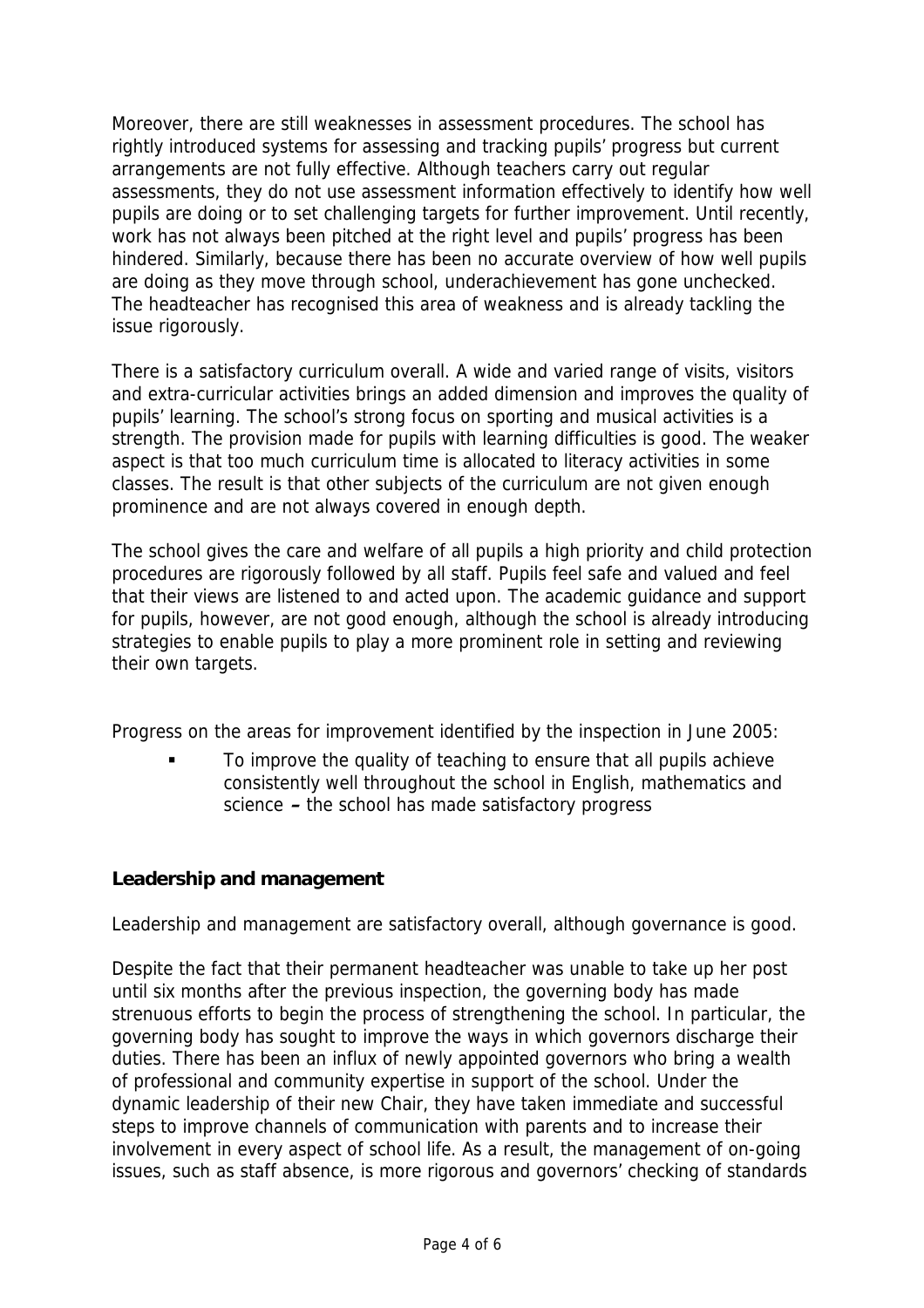and quality is more systematic and thorough. These measures put governors in a strong position to support the school and to hold it to account for what it achieves. They have already begun to restore parents' confidence in the school and in the governing body.

The leadership provided by the newly appointed headteacher is good. In a few short weeks, she has generated a sense of excitement and optimism amongst staff, governors and parents. She has quickly formed a view of the essential first steps and has now begun to take the school forward. Her approach to school management is systemic and measured but she has already begun the task of strengthening assessment systems and redressing imbalances in the curriculum. Most importantly, she has put in place a rigorous programme of monitoring, which involves governors and staff at all levels in evaluating the school's performance and in planning for improvement. These early initiatives are well-conceived, but it is too soon for their impact on standards and quality to be evaluated.

Senior staff provide sound support. They have a clear understanding of their role and of the headteacher's expectations of them. Training is helping them develop their leadership and management skills and the monitoring programme gives them the time to carry out their duties properly. They began their work under the interim leadership, which followed the previous inspection, but it is only now coming 'up to speed'. It is therefore too soon to fully evaluate their contribution to school improvement.

Thanks to the prompt start made by governors and the interim headteacher, the school has already begun to improve. There is still a lot to be done, but the renewed rigour with which governors and staff approach all aspects of school life, along with the inspiration and example of the new headteacher, makes the school well placed to make further improvements

Progress on the area for improvement identified by the inspection June 2005:

 To improve leadership, management and governance in order to raise standards and restore parents' confidence in the school **–** the school has made satisfactory progress

# **External support**

The local authority has provided good support for the school. The post-inspection statement demonstrates that it had been aware of the school's difficulties for some time and has provided much support for teaching, leadership and management in the past. Urgent and appropriate action was taken when necessary. The local authority's own plans indicate that a good level of support is to continue and that there are effective measures for checking the progress being made. The support and challenge provided have been successful in moving the governing body to a position from which it is much better able to discharge its duties effectively and in ensuring that staff had the training necessary to improve their practice.